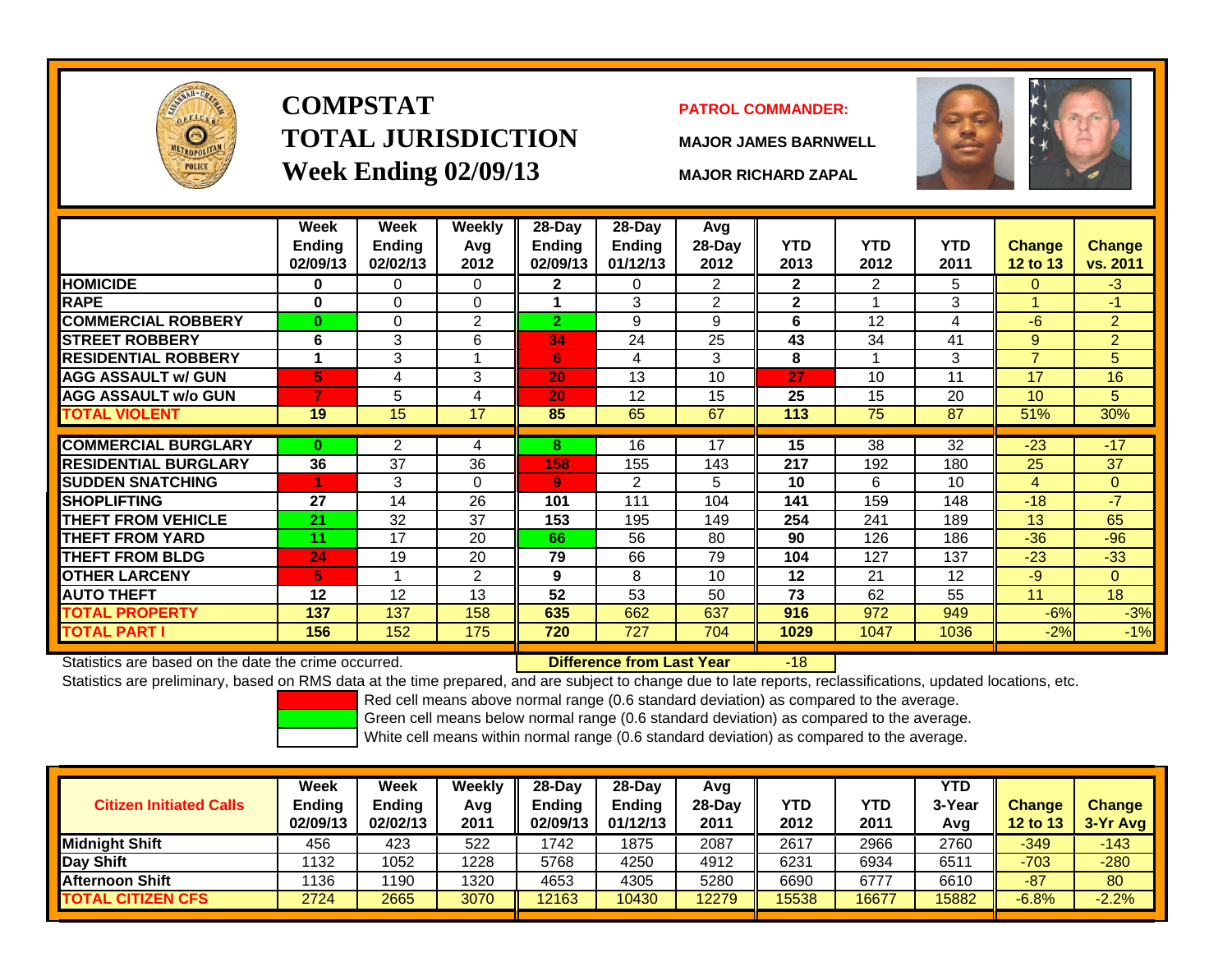

**COMPSTATWEST CHATHAM PRECINCTWeek Ending 02/09/13**

**PRECINCT COMMANDER:**

**CAPT. PHILIP REILLEY**



|                             | Week           | Week           | <b>Weekly</b>  | 28-Day       | 28-Day         | Avg                      |            |                |            |                      |                |
|-----------------------------|----------------|----------------|----------------|--------------|----------------|--------------------------|------------|----------------|------------|----------------------|----------------|
|                             | <b>Ending</b>  | <b>Ending</b>  | Avg            | Endina       | <b>Endina</b>  | 28-Day                   | <b>YTD</b> | <b>YTD</b>     | <b>YTD</b> | <b>Change</b>        | <b>Change</b>  |
|                             | 02/09/13       | 02/02/13       | 2012           | 02/09/13     | 01/12/13       | 2012                     | 2013       | 2012           | 2011       | 12 to 13             | vs. 2011       |
| <b>HOMICIDE</b>             | 0              | 0              | 0              | 0            | 0              | 0                        | 0          | $\Omega$       | $\Omega$   | $\mathbf{0}$         | $\mathbf{0}$   |
| <b>RAPE</b>                 | $\bf{0}$       | 0              | $\Omega$       | $\bf{0}$     |                |                          | 0          | $\Omega$       | $\Omega$   | $\Omega$             | $\Omega$       |
| <b>COMMERCIAL ROBBERY</b>   | $\bf{0}$       | 0              | 0              |              |                | $\overline{2}$           | 1          | $\overline{2}$ | $\Omega$   | $-1$                 | $\mathbf{1}$   |
| <b>STREET ROBBERY</b>       | $\bf{0}$       |                | 1              | 8            | 3              | 3                        | 10         | 5              | 3          | 5                    | $\overline{7}$ |
| <b>RESIDENTIAL ROBBERY</b>  | $\bf{0}$       | 0              | $\Omega$       |              | 0              | $\Omega$                 | 1          | $\Omega$       |            | $\blacktriangleleft$ | $\overline{0}$ |
| <b>AGG ASSAULT w/ GUN</b>   | 4              |                | $\Omega$       | $\mathbf{2}$ | 2              |                          | 3          | 0              | 2          | 3                    | $\mathbf{1}$   |
| <b>AGG ASSAULT w/o GUN</b>  |                | 0              | 1              |              | 3              | $\overline{2}$           | 4          | 3              | 8          | $-2$                 | $-7$           |
| <b>TOTAL VIOLENT</b>        | $\overline{2}$ | $\overline{2}$ | $\overline{2}$ | 13           | 10             | 9                        | 16         | 10             | 14         | 60%                  | 14%            |
|                             |                |                |                |              |                |                          |            |                |            |                      |                |
| <b>COMMERCIAL BURGLARY</b>  | $\bf{0}$       | 0              |                | $\mathbf{2}$ | 4              | 3                        | 3          |                | 4          | $\overline{2}$       | -1             |
| <b>RESIDENTIAL BURGLARY</b> | 6              | 9              | 6              | 32           | 22             | 23                       | 44         | 32             | 25         | 12                   | 19             |
| <b>SUDDEN SNATCHING</b>     | 0              | 0              | $\Omega$       | $\bf{0}$     | $\Omega$       |                          | 0          | 0              |            | $\Omega$             | $-1$           |
| <b>SHOPLIFTING</b>          | 3              |                | $\overline{2}$ | 12           | 9              | 10                       | 18         | 17             | 9          |                      | 9              |
| <b>THEFT FROM VEHICLE</b>   | 3              | $\overline{2}$ | 5              | 18           | 37             | 22                       | 36         | 34             | 40         | $\overline{2}$       | $-4$           |
| <b>THEFT FROM YARD</b>      | $\overline{2}$ | 3              | 3              | 12           | $\overline{7}$ | 13                       | 13         | 14             | 23         | $-1$                 | $-10$          |
| <b>THEFT FROM BLDG</b>      | 3              | 5              | 3              | 9            | 15             | 12                       | 15         | 19             | 20         | $-4$                 | -5             |
| <b>OTHER LARCENY</b>        | $\bf{0}$       | 0              | $\Omega$       | $\bf{0}$     |                | $\overline{2}$           | $\bf{0}$   | 5              |            | $-5$                 | $-1$           |
| <b>AUTO THEFT</b>           | $\bf{0}$       | $\overline{A}$ | $\overline{2}$ | 4            | 11             | $\overline{\phantom{a}}$ | 10         | 9              | 15         |                      | $-5$           |
| <b>TOTAL PROPERTY</b>       | 17             | 21             | 23             | 89           | 106            | 91                       | 139        | 131            | 138        | 6%                   | 1%             |
| <b>TOTAL PART I</b>         | 19             | 23             | 25             | 102          | 116            | 101                      | 155        | 141            | 152        | 10%                  | 2%             |

Statistics are based on the date the crime occurred. **Difference from Last Year** 

Statistics are preliminary, based on RMS data at the time prepared, and are subject to change due to late reports, reclassifications, updated locations, etc.

14

Red cell means above normal range (0.6 standard deviation) as compared to the average.

Green cell means below normal range (0.6 standard deviation) as compared to the average.

| <b>Citizen Initiated Calls</b> | Week<br><b>Ending</b><br>02/09/13 | <b>Week</b><br><b>Ending</b><br>02/02/13 | Weekly<br>Avg<br>2011 | $28-Day$<br><b>Ending</b><br>02/09/13 | 28-Dav<br><b>Ending</b><br>01/12/13 | Avg<br>28-Day<br>2011 | YTD<br>2012 | YTD<br>2011 | YTD<br>3-Year<br>Avg | <b>Change</b><br>12 to 13 | <b>Change</b><br>3-Yr Avg |
|--------------------------------|-----------------------------------|------------------------------------------|-----------------------|---------------------------------------|-------------------------------------|-----------------------|-------------|-------------|----------------------|---------------------------|---------------------------|
| <b>Midnight Shift</b>          | 83                                | 86                                       | 100                   | 350                                   | 349                                 | 401                   | 491         | 553         | 526                  | $-62$                     | $-35$                     |
| Day Shift                      | 215                               | 212                                      | 248                   | 2169                                  | 855                                 | 993                   | 1248        | 1313        | 1283                 | $-65$                     | $-35$                     |
| Afternoon Shift                | 267                               | 236                                      | 271                   | 947                                   | 705                                 | 1086                  | 1404        | 1373        | 1377                 | 31                        | 27                        |
| <b>TOTAL CITIZEN CFS</b>       | 565                               | 565                                      | 620                   | 3466                                  | 1909                                | 2479                  | 3143        | 3239        | 3186                 | $-3.0%$                   | $-1.3%$                   |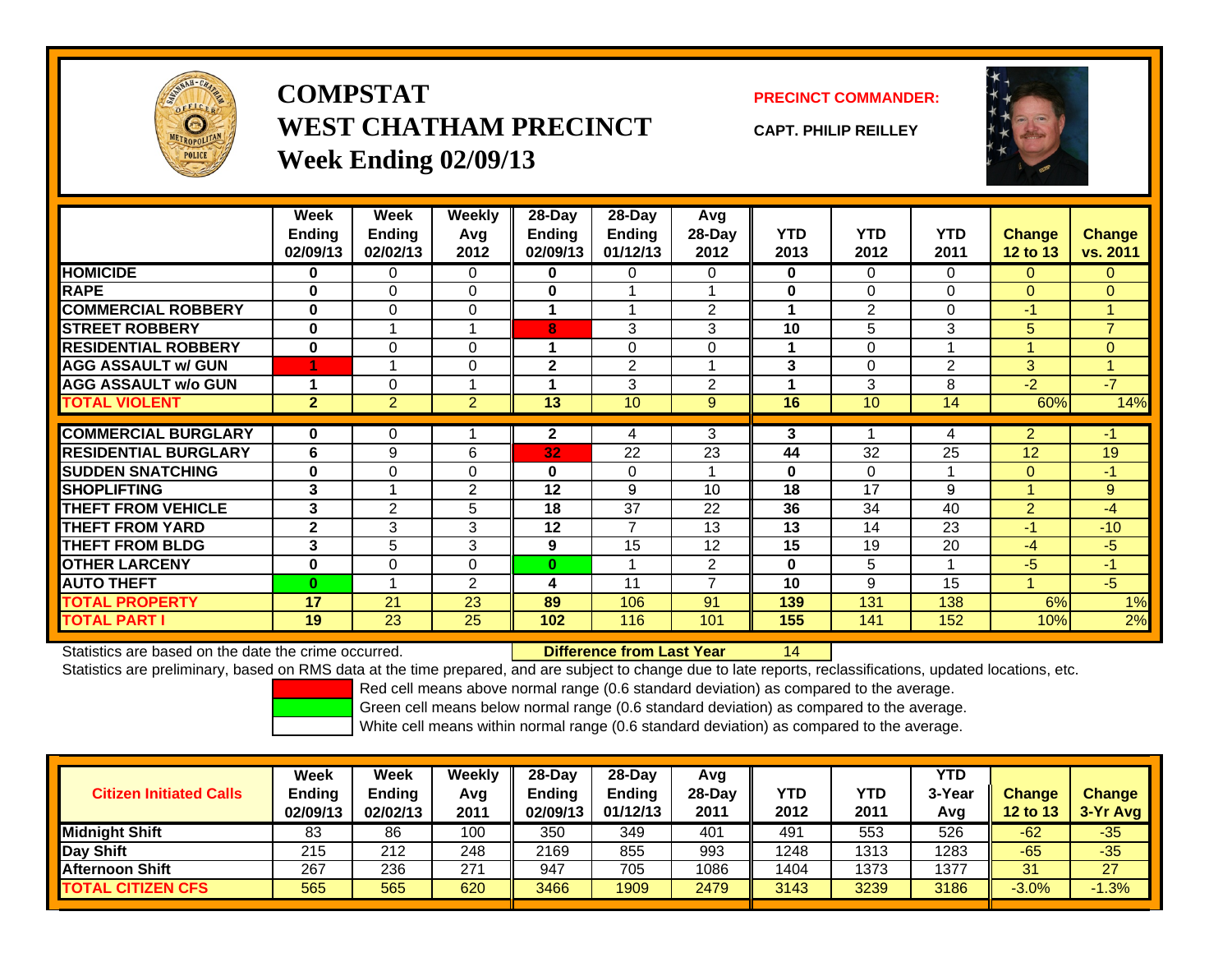

## **COMPSTATDOWNTOWN PRECINCTWeek Ending 02/09/13**

#### **PRECINCT COMMANDER:**

**CAPT. MIKE WILKINS**

-22



|                             | Week                 | Week           | <b>Weekly</b>  | $28$ -Day    | $28$ -Day     | Avg            |              |            |                |                 |                |
|-----------------------------|----------------------|----------------|----------------|--------------|---------------|----------------|--------------|------------|----------------|-----------------|----------------|
|                             | <b>Ending</b>        | <b>Ending</b>  | Avg            | Ending       | <b>Ending</b> | 28-Day         | <b>YTD</b>   | <b>YTD</b> | <b>YTD</b>     | <b>Change</b>   | <b>Change</b>  |
|                             | 02/09/13             | 02/02/13       | 2012           | 02/09/13     | 01/12/13      | 2012           | 2013         | 2012       | 2011           | <b>12 to 13</b> | vs. 2011       |
| <b>HOMICIDE</b>             | $\bf{0}$             | 0              | $\Omega$       | 0            | 0             |                | $\bf{0}$     | $\Omega$   | $\overline{2}$ | $\overline{0}$  | $-2$           |
| <b>RAPE</b>                 | $\bf{0}$             | $\Omega$       | 0              | $\bf{0}$     | $\Omega$      | $\Omega$       | 0            | $\Omega$   | 0              | $\Omega$        | $\Omega$       |
| <b>COMMERCIAL ROBBERY</b>   | $\bf{0}$             | $\Omega$       | 0              | $\bf{0}$     | $\Omega$      |                | 0            |            | 0              | $-1$            | $\overline{0}$ |
| <b>STREET ROBBERY</b>       | 3                    |                | 2              | 14           | 8             | 8              | 14           | 13         | 9              |                 | 5              |
| <b>RESIDENTIAL ROBBERY</b>  | $\bf{0}$             | 4              | $\Omega$       | 1            | 2             | и              | $\mathbf{2}$ | $\Omega$   | 0              | 2               | $\overline{2}$ |
| <b>AGG ASSAULT w/ GUN</b>   | $\blacktriangleleft$ |                | ×              | 4            | 5             | $\overline{2}$ | 5            |            | 4              | 4               |                |
| <b>AGG ASSAULT w/o GUN</b>  |                      | 2              |                | 6            | 4             | 5              | 9            | 6          | 4              | 3               | 5              |
| <b>TOTAL VIOLENT</b>        | 5                    | 5              | 4              | 25           | 19            | 17             | 30           | 21         | 19             | 43%             | 58%            |
| <b>COMMERCIAL BURGLARY</b>  | $\bf{0}$             | 0              |                |              |               | $\overline{2}$ |              | 7          | 3              | -6              | $-2$           |
| <b>RESIDENTIAL BURGLARY</b> | 3                    | $\overline{2}$ | 3              | 14           | 10            | 12             | 18           | 22         | 13             | -4              | 5              |
| <b>SUDDEN SNATCHING</b>     | $\bf{0}$             | $\Omega$       | $\Omega$       | 5            |               | $\overline{2}$ | 6            | $\Omega$   | 3              | 6               | 3              |
| <b>SHOPLIFTING</b>          | 5                    | 4              | 3              | 18           | 8             | 11             | 19           | 19         | 14             | $\Omega$        | 5              |
| <b>THEFT FROM VEHICLE</b>   | 3                    | 7              | $\overline{7}$ | 22           | 20            | 29             | 34           | 66         | 40             | $-32$           | $-6$           |
| <b>THEFT FROM YARD</b>      | и                    | 6              | 5              | 22           | 13            | 19             | 29           | 18         | 42             | 11              | $-13$          |
| <b>THEFT FROM BLDG</b>      | 5                    | 4              | 5              | 20           | 12            | 18             | 24           | 29         | 27             | -5              | $-3$           |
| <b>OTHER LARCENY</b>        | 1                    | 1              |                | $\mathbf{2}$ |               | $\overline{2}$ | $\mathbf{2}$ | 4          | 4              | $-2$            | $-2$           |
| <b>AUTO THEFT</b>           | $\mathbf{2}$         | 6              | 2              | 14           | 7             | 8              | 15           | 14         | 6              |                 | 9 <sup>°</sup> |
| <b>TOTAL PROPERTY</b>       | 20                   | 27             | 25             | 118          | 73            | 104            | 148          | 179        | 152            | $-17%$          | $-3%$          |
| <b>TOTAL PART I</b>         | 25                   | 32             | 30             | 143          | 92            | 121            | 178          | 200        | 171            | $-11%$          | 4%             |

Statistics are based on the date the crime occurred. **Difference from Last Year** 

Statistics are preliminary, based on RMS data at the time prepared, and are subject to change due to late reports, reclassifications, updated locations, etc.

Red cell means above normal range (0.6 standard deviation) as compared to the average.

Green cell means below normal range (0.6 standard deviation) as compared to the average.

| <b>Citizen Initiated Calls</b> | Week<br><b>Ending</b><br>02/09/13 | Week<br><b>Ending</b><br>02/02/13 | Weekly<br>Avg<br>2011 | $28-Day$<br><b>Ending</b><br>02/09/13 | $28-Day$<br><b>Ending</b><br>01/12/13 | Avg<br>28-Dav<br>2011 | YTD<br>2012 | <b>YTD</b><br>2011 | YTD<br>3-Year<br>Avg | <b>Change</b><br><b>12 to 13</b> | <b>Change</b><br>3-Yr Avg |
|--------------------------------|-----------------------------------|-----------------------------------|-----------------------|---------------------------------------|---------------------------------------|-----------------------|-------------|--------------------|----------------------|----------------------------------|---------------------------|
| <b>Midnight Shift</b>          | 99                                | 88                                | 120                   | 389                                   | 416                                   | 480                   | 600         | $\overline{67}$    | 632                  | $-77$                            | $-32$                     |
| Day Shift                      | 215                               | 188                               | 210                   | 824                                   | 644                                   | 838                   | 1094        | 1218               | 1110                 | -124                             | $-16$                     |
| <b>Afternoon Shift</b>         | 162                               | 215                               | 222                   | 837                                   | 705                                   | 889                   | 1153        | 1111               | 1089                 | 42                               | 64                        |
| <b>TOTAL CITIZEN CFS</b>       | 476                               | 491                               | 552                   | 2050                                  | 1765                                  | 2207                  | 2847        | 3006               | 2831                 | $-5.3%$                          | 0.6%                      |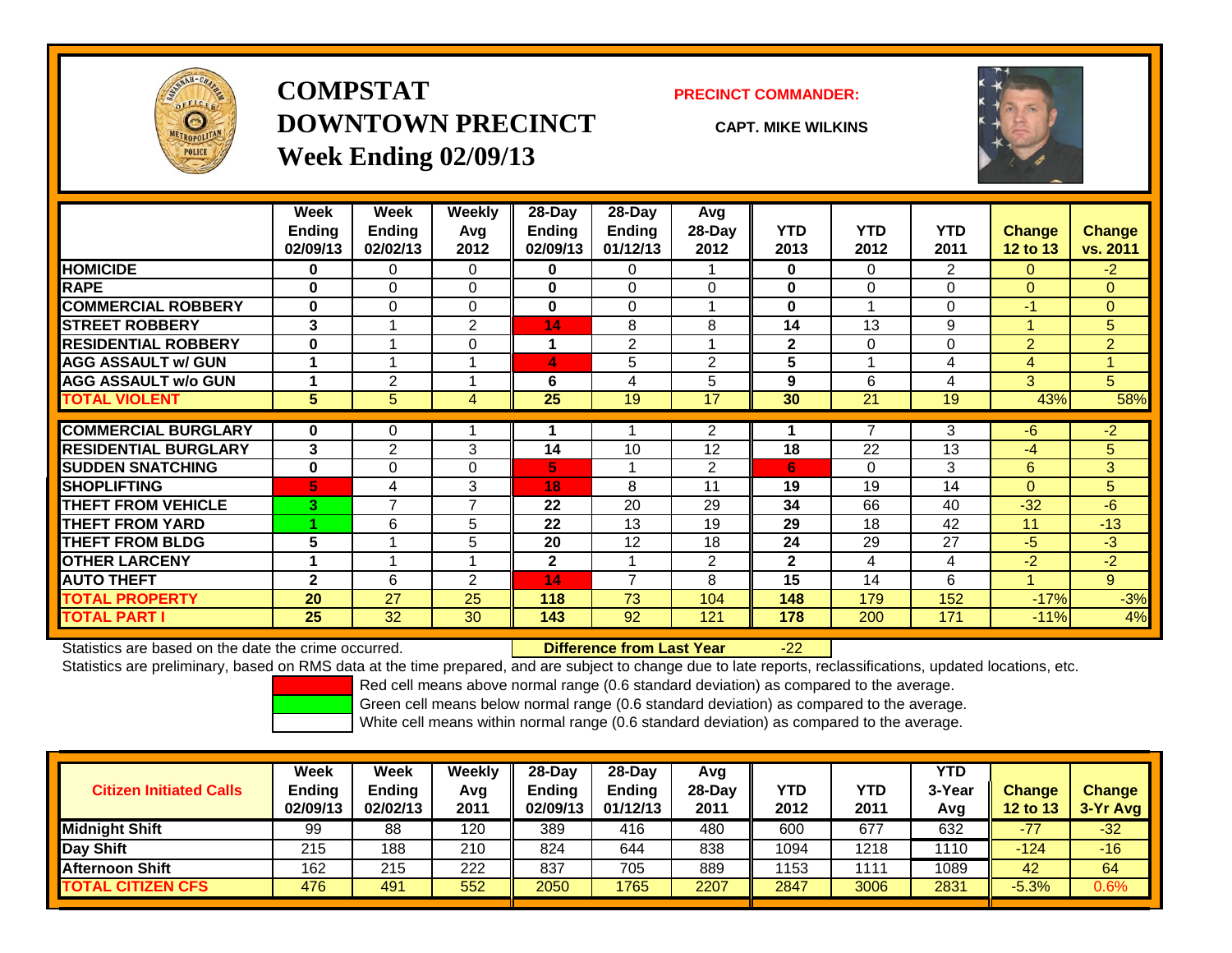

# **COMPSTATCENTRAL PRECINCT CAPT. DEVONN ADAMSWeek Ending 02/09/13**

**PRECINCT COMMANDER:**



|                             | Week<br><b>Ending</b><br>02/09/13 | Week<br><b>Ending</b><br>02/02/13 | <b>Weekly</b><br>Avg<br>2012 | 28-Day<br>Endina<br>02/09/13 | 28-Day<br><b>Endina</b><br>01/12/13 | Avg<br>28-Day<br>2012 | <b>YTD</b><br>2013 | <b>YTD</b><br>2012 | <b>YTD</b><br>2011 | <b>Change</b><br>12 to 13 | Change<br>vs. 2011 |
|-----------------------------|-----------------------------------|-----------------------------------|------------------------------|------------------------------|-------------------------------------|-----------------------|--------------------|--------------------|--------------------|---------------------------|--------------------|
| <b>HOMICIDE</b>             | 0                                 | 0                                 | $\Omega$                     | 0                            | 0                                   |                       | $\bf{0}$           | 2                  | 0                  | $-2$                      | 0                  |
| <b>RAPE</b>                 | $\bf{0}$                          | 0                                 | $\Omega$                     | 0                            | 2                                   | $\Omega$              |                    | $\Omega$           | 2                  |                           | -1                 |
| <b>COMMERCIAL ROBBERY</b>   | $\bf{0}$                          | $\Omega$                          | $\Omega$                     |                              |                                     | $\overline{2}$        | $\mathbf{2}$       | 3                  | $\overline{2}$     | -1                        | $\overline{0}$     |
| <b>STREET ROBBERY</b>       | -1                                | 1                                 | $\overline{2}$               | $\overline{\phantom{a}}$     | $\overline{2}$                      | $\overline{ }$        | 8                  | 10                 | 17                 | $-2$                      | $-9$               |
| <b>RESIDENTIAL ROBBERY</b>  | $\bf{0}$                          | $\Omega$                          | 0                            |                              |                                     | $\Omega$              |                    | 0                  | $\Omega$           |                           |                    |
| <b>AGG ASSAULT w/ GUN</b>   | 1                                 |                                   |                              | 5                            | 3                                   | 4                     | $\overline{ }$     | 5                  | 4                  | $\overline{2}$            | 3 <sup>1</sup>     |
| <b>AGG ASSAULT w/o GUN</b>  | $\overline{2}$                    |                                   |                              | 7                            | 3                                   | 3                     | 8                  | 5                  | 4                  | 3                         | $\overline{4}$     |
| <b>TOTAL VIOLENT</b>        | 4                                 | 3                                 | 4                            | 21                           | 12                                  | 16                    | 27                 | 25                 | 29                 | 8%                        | $-7%$              |
|                             |                                   |                                   |                              |                              |                                     |                       |                    |                    |                    |                           |                    |
| <b>COMMERCIAL BURGLARY</b>  | 0                                 | 0                                 |                              | $\bf{0}$                     | 3                                   | 4                     |                    | 8                  | 17                 | $-7$                      | $-16$              |
| <b>RESIDENTIAL BURGLARY</b> | 9                                 | 8                                 | 10                           | 32                           | 35                                  | 39                    | 48                 | 45                 | 45                 | 3                         | 3                  |
| <b>SUDDEN SNATCHING</b>     | 1                                 | 2                                 | $\Omega$                     | 3.                           |                                     |                       | 3                  | 3                  | 3                  | $\Omega$                  | $\overline{0}$     |
| <b>SHOPLIFTING</b>          | 3                                 |                                   |                              | 10                           | 10                                  | 4                     | 12                 | 4                  | 9                  | 8                         | 3                  |
| <b>THEFT FROM VEHICLE</b>   | 6                                 | 4                                 | 9                            | 33                           | 36                                  | 35                    | 50                 | 59                 | 45                 | $-9$                      | 5                  |
| <b>THEFT FROM YARD</b>      | 6                                 | $\overline{2}$                    | 5                            | 14                           | 10                                  | 20                    | 20                 | 33                 | 52                 | $-13$                     | $-32$              |
| <b>THEFT FROM BLDG</b>      | 8                                 |                                   | 3                            | 20                           | 10                                  | 12                    | 23                 | 29                 | 29                 | $-6$                      | $-6$               |
| <b>OTHER LARCENY</b>        | 1                                 | $\Omega$                          | $\Omega$                     |                              | $\overline{2}$                      |                       | $\mathbf{2}$       | 2                  | 4                  | $\mathbf{0}$              | $-2$               |
| <b>AUTO THEFT</b>           | 3                                 | 3                                 | 3                            | 11                           | 12                                  | 12                    | 18                 | 16                 | 16                 | $\overline{2}$            | $\overline{2}$     |
| <b>TOTAL PROPERTY</b>       | 37                                | 21                                | 32                           | 124                          | 119                                 | 128                   | 177                | 199                | 220                | $-11%$                    | $-20%$             |
| <b>TOTAL PART I</b>         | 41                                | 24                                | 36                           | 145                          | 131                                 | 145                   | 204                | 224                | 249                | $-9%$                     | $-18%$             |

Statistics are based on the date the crime occurred. **Difference from Last Year** 

-20

Statistics are preliminary, based on RMS data at the time prepared, and are subject to change due to late reports, reclassifications, updated locations, etc.

Red cell means above normal range (0.6 standard deviation) as compared to the average.

Green cell means below normal range (0.6 standard deviation) as compared to the average.

|                                | Week          | Week     | Weekly | $28-Dav$      | 28-Day        | Avg      |            |            | <b>YTD</b> |          |               |
|--------------------------------|---------------|----------|--------|---------------|---------------|----------|------------|------------|------------|----------|---------------|
| <b>Citizen Initiated Calls</b> | <b>Ending</b> | Ending   | Avg    | <b>Ending</b> | <b>Ending</b> | $28-Day$ | <b>YTD</b> | <b>YTD</b> | 3-Year     | Change   | <b>Change</b> |
|                                | 02/09/13      | 02/02/13 | 2011   | 02/09/13      | 01/12/13      | 2011     | 2012       | 2011       | Avg        | 12 to 13 | $3-Yr$ Avg    |
| <b>Midnight Shift</b>          | 113           | 98       | 116    | 393           | 396           | 463      | 592        | 681        | 616        | $-89$    | $-24$         |
| Day Shift                      | 242           | 239      | 269    | 958           | 881           | 1078     | 1337       | 1517       | 1304       | $-180$   | 33            |
| <b>Afternoon Shift</b>         | 267           | 235      | 291    | 989           | 937           | 1163     | 1430       | 1490       | 1448       | $-60$    | $-18$         |
| <b>TOTAL CITIZEN CFS</b>       | 622           | 572      | 676    | 2340          | 2214          | 2704     | 3359       | 3688       | 3368       | $-8.9%$  | $-0.3%$       |
|                                |               |          |        |               |               |          |            |            |            |          |               |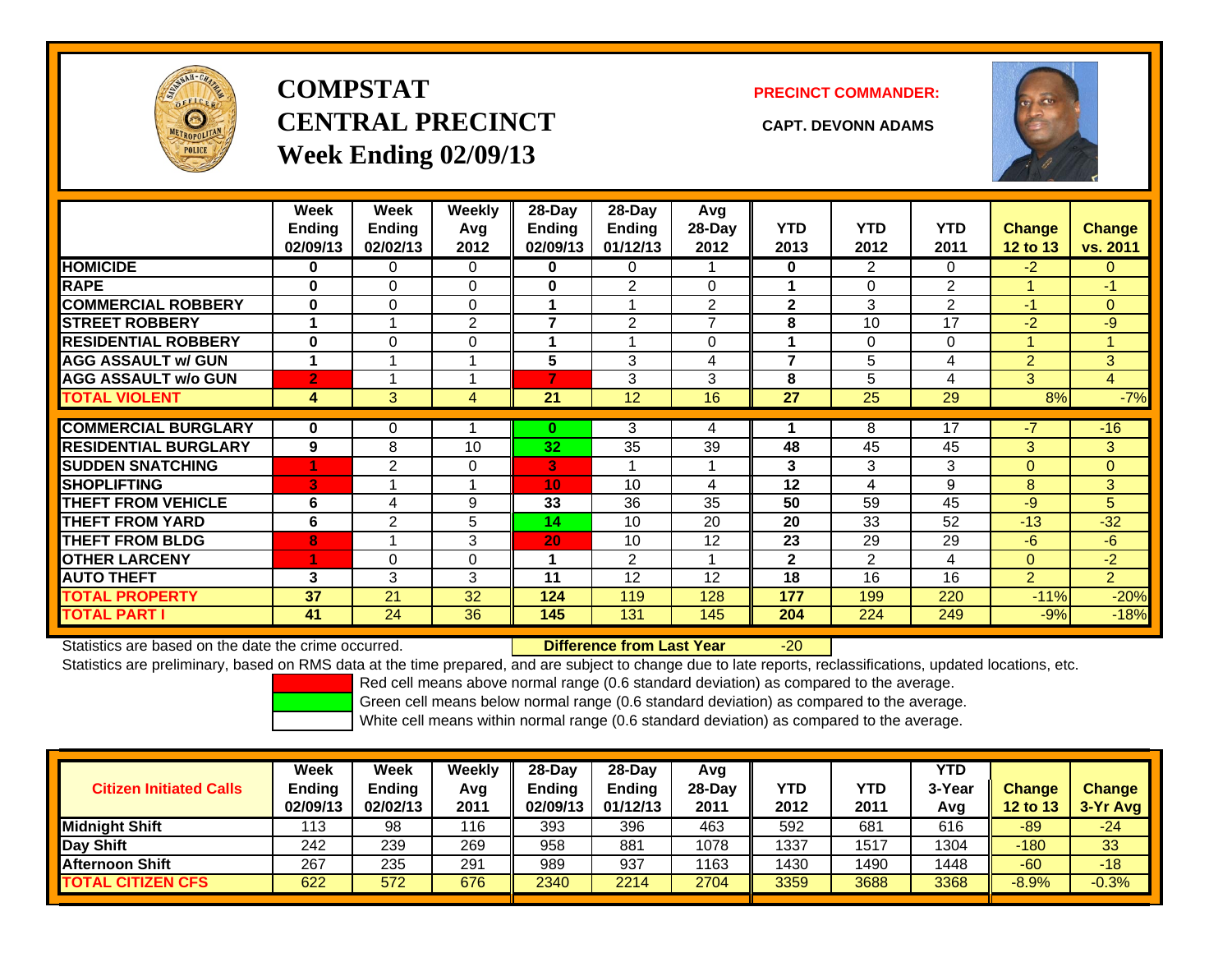

**COMPSTATSOUTHSIDE PRECINCT CAPT. DEAN FAGERSTROMWeek Ending 02/09/13**

#### **PRECINCT COMMANDER:**



|                             | Week<br>Ending<br>02/09/13 | Week<br><b>Ending</b><br>02/02/13 | <b>Weekly</b><br>Avq<br>2012 | $28 - Day$<br>Ending<br>02/09/13 | $28 - Day$<br><b>Ending</b><br>01/12/13 | Avg<br>$28-Day$<br>2012 | <b>YTD</b><br>2013 | <b>YTD</b><br>2012 | <b>YTD</b><br>2011 | <b>Change</b><br>12 to 13 | <b>Change</b><br>vs. 2011 |
|-----------------------------|----------------------------|-----------------------------------|------------------------------|----------------------------------|-----------------------------------------|-------------------------|--------------------|--------------------|--------------------|---------------------------|---------------------------|
| <b>HOMICIDE</b>             | 0                          | 0                                 | 0                            | $\mathbf{2}$                     | 0                                       | $\Omega$                | $\mathbf{2}$       | 0                  | 3                  | $\overline{2}$            | $-1$                      |
| <b>RAPE</b>                 | $\bf{0}$                   | 0                                 | $\Omega$                     | 0                                | 0                                       | $\Omega$                | $\bf{0}$           | 1                  |                    | $-1$                      | $-1$                      |
| <b>COMMERCIAL ROBBERY</b>   | $\bf{0}$                   | 0                                 | $\overline{\mathbf{A}}$      | $\bf{0}$                         | 2                                       | 3                       | 1                  | 3                  | 2                  | -2                        | $-1$                      |
| <b>STREET ROBBERY</b>       | $\bf{0}$                   | 0                                 |                              |                                  | 2                                       | 4                       |                    | 1                  | 7                  | $\Omega$                  | -6                        |
| <b>RESIDENTIAL ROBBERY</b>  |                            | 0                                 | $\Omega$                     |                                  | 0                                       |                         |                    | 1                  | 2                  | $\Omega$                  | $-1$                      |
| <b>AGG ASSAULT w/ GUN</b>   |                            | 0                                 | $\Omega$                     | $\mathbf{2}$                     |                                         |                         | 3                  | $\overline{2}$     |                    |                           | $\overline{2}$            |
| <b>AGG ASSAULT w/o GUN</b>  | $\overline{2}$             |                                   |                              | 4                                |                                         | $\mathfrak{p}$          | 5                  | 1                  | 0                  | 4                         | 5                         |
| <b>TOTAL VIOLENT</b>        | 4                          |                                   | 3 <sup>1</sup>               | 10                               | 6                                       | 12                      | 13                 | 9                  | 16                 | 44%                       | $-19%$                    |
| <b>COMMERCIAL BURGLARY</b>  | $\bf{0}$                   |                                   |                              | $\mathbf{2}$                     |                                         | 6                       |                    | 17                 | 5                  | $-13$                     | $-1$                      |
|                             |                            |                                   |                              |                                  | 4                                       |                         | 4                  |                    |                    |                           |                           |
| <b>RESIDENTIAL BURGLARY</b> | 9                          | 6                                 | 8                            | 34                               | 40                                      | 31                      | 49                 | 49                 | 41                 | $\Omega$                  | 8                         |
| <b>SUDDEN SNATCHING</b>     | $\bf{0}$                   | 0                                 | $\Omega$                     | 0                                | 0                                       |                         | $\bf{0}$           | $\mathfrak{p}$     | 0                  | -2                        | $\Omega$                  |
| <b>SHOPLIFTING</b>          | 10                         | 7                                 | 14                           | 43                               | 59                                      | 57                      | 58                 | 81                 | 85                 | $-23$                     | $-27$                     |
| <b>THEFT FROM VEHICLE</b>   | 3                          | 13                                | 8                            | 41                               | 66                                      | 33                      | 75                 | 36                 | 21                 | 39                        | 54                        |
| <b>THEFT FROM YARD</b>      |                            | 3                                 | 3                            | 8                                | 10                                      | 13                      | 13                 | 36                 | 20                 | $-23$                     | $-7$                      |
| <b>THEFT FROM BLDG</b>      |                            | 7                                 | 5                            | 12                               | 16                                      | 19                      | 19                 | 30                 | 26                 | $-11$                     | $-7$                      |
| <b>OTHER LARCENY</b>        | $\overline{2}$             | 0                                 | $\Omega$                     | 4                                |                                         | 2                       | 4                  | $\overline{4}$     | 0                  | $\Omega$                  | 4                         |
| <b>AUTO THEFT</b>           | 3                          | $\overline{2}$                    | 3                            | 15                               | 10                                      | 13                      | 18                 | 16                 | 6                  | $\overline{2}$            | 12                        |
| <b>TOTAL PROPERTY</b>       | 29                         | 39                                | 43                           | 159                              | 206                                     | 173                     | 240                | 271                | 204                | $-11%$                    | 18%                       |
| <b>TOTAL PART I</b>         | 33                         | 40                                | 46                           | 169                              | 212                                     | 185                     | 253                | 280                | 220                | $-10%$                    | 15%                       |

Statistics are based on the date the crime occurred. **Difference from Last Year** 

-27

Statistics are preliminary, based on RMS data at the time prepared, and are subject to change due to late reports, reclassifications, updated locations, etc.

Red cell means above normal range (0.6 standard deviation) as compared to the average.

Green cell means below normal range (0.6 standard deviation) as compared to the average.

| <b>Citizen Initiated Calls</b> | Week<br><b>Ending</b><br>02/09/13 | Week<br><b>Ending</b><br>02/02/13 | Weekly<br>Avg<br>2011 | $28-Day$<br><b>Ending</b><br>02/09/13 | 28-Day<br><b>Ending</b><br>01/12/13 | Avg<br>28-Dav<br>2011 | YTD<br>2012 | YTD<br>2011 | <b>YTD</b><br>3-Year<br>Avg | <b>Change</b><br><b>12 to 13</b> | <b>Change</b><br>$3-Yr$ Avg |
|--------------------------------|-----------------------------------|-----------------------------------|-----------------------|---------------------------------------|-------------------------------------|-----------------------|-------------|-------------|-----------------------------|----------------------------------|-----------------------------|
| <b>Midnight Shift</b>          | 76                                | 63                                | 91                    | 286                                   | 357                                 | 363                   | 439         | 498         | 474                         | $-59$                            | $-35$                       |
| Day Shift                      | 226                               | 219                               | 239                   | 891                                   | 935                                 | 956                   | 1245        | 1416        | 1304                        | $-171$                           | $-59$                       |
| <b>Afternoon Shift</b>         | 199                               | 242                               | 253                   | 877                                   | 937                                 | 1012                  | 1269        | 1327        | 1260                        | $-58$                            |                             |
| <b>TOTAL CITIZEN CFS</b>       | 501                               | 524                               | 583                   | 2054                                  | 2229                                | 2330                  | 2953        | 3241        | 3039                        | $-8.9%$                          | $-2.8%$                     |
|                                |                                   |                                   |                       |                                       |                                     |                       |             |             |                             |                                  |                             |